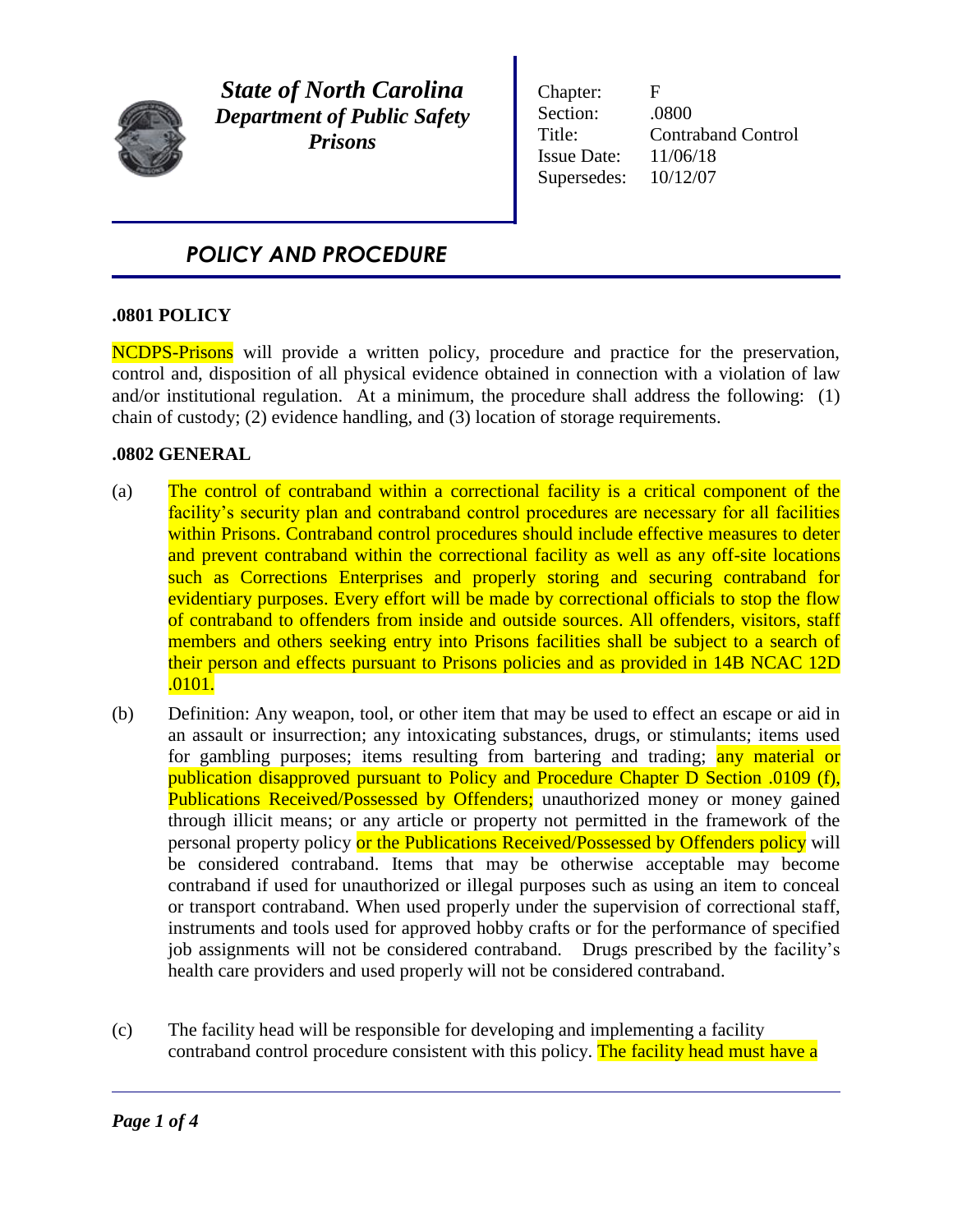written memorandum in place for evidence management and assign a staff member(s) responsibility for evidence management, identifying them by name or title. The contraband/evidence storage area shall be limited to authorized personnel only. All persons entering the evidence storage area shall log their name, date, evidence number and reason for entry. Facility procedures must be reviewed annually to assure compliance with current policy of the NCDPS-Prisons.

(d) All facilities shall maintain readily accessible and properly identifiable storage container(s) and equipment suitable for the collection and preservation of physical evidence, biological evidence and contraband. All facilities shall have paper bags available for the collection and storage of clothing items to preserve evidence for DNA testing purposes.

# **.0803 CONTROLLED SUBSTANCES**

(a) Drugs, Stimulants, and Controlled Medications. Each facility head shall assure compliance with the Controlled Substances Act and other federal and state controlled substance laws. Bulk storage of controlled medications will not be allowed unless ordered by the Chief of Health Services. A qualified pharmacist shall dispense medications and controlled substances as approved by the facility health care providers. Controlled substances shall be prescribed, stored, documented, tracked, and destroyed pursuant to Division of Prisons Health Services Policy and Procedure Manual, Policy TX II-12. Policy TX II-12 contains further instructions regarding the management of controlled substances and other medications.

# **.0804 HAZARDOUS CHEMICALS & MATERIALS**

(a) Pursuant to Prisons Policy and Procedure Chapter F Section .3600, Hazardous Chemical Control & Management, lye, cleaning fluids, lacquer thinners, insecticides, disinfectants, antifreeze, denatured alcohol, and any other materials that contain noxious, intoxicating, or sedative substances shall be maintained in a locked area under the control of correctional staff. Offenders and staff who will use hazardous chemicals or materials should be orientated by knowledgeable supervisory staff and safe work practices should be stressed at all times. All materials designated as "Hazardous," "Dangerous," or "Flammable" may be used by offenders only under direct staff supervision, which requires staff to be in the immediate physical area as the **offenders**.

All correctional staff, including correctional enterprise personnel, shall handle hazardous chemicals according to the provisions of Policy and Procedure Chapter F Section .3600 Hazardous Chemical Control & Management. Sharps containers shall be strategically located in areas of use for the storage and/or disposal of sharps and contraband sharps requiring secure safe storage. Containers should not be more than three-quarters (¾) full at any time and shall not exceed the "full" mark on the container. Sharps containers should be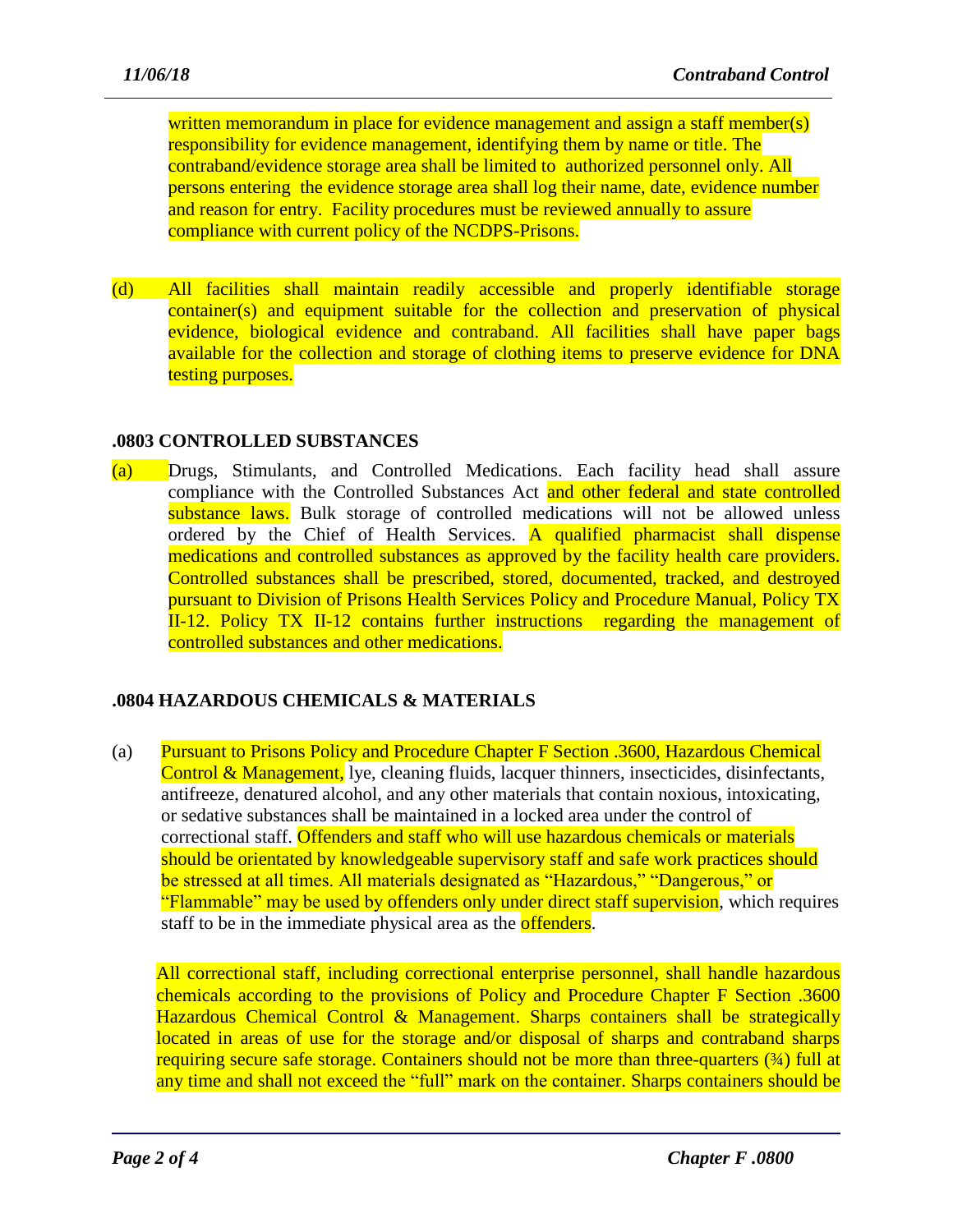stored in a secure, locked location under the control of correctional staff and not accessible to offenders.

# .**0805 TOOLS & HOBBY CRAFT MATERIALS**

- (a) All tools shall be maintained pursuant to Policy and Procedure Chapter F Section .2700, Tool Control. Facilities shall not develop independent Tool Control Policies and all facilities shall implement standard operating procedures (SOP's) that mirror the policy standards set out in Divisions of Prisons Policy and Procedure, Chapter F Section .2700 Tool Control.
- (b) Hobby craft materials including but not limited to paints, aerosol cans, glue/adhesives, and other potentially hazardous items shall be maintained in a separate locked area under the control of designated correctional staff. Keys to the locked area shall be maintained pursuant to the key control provisions in Policy and Procedure Chapter F Section .2400 Key and Lock Control. Offenders will be allowed limited use of hobby craft materials under direct staff supervision and quantities distributed to **offenders** will be sufficient for immediate use only.

# **.0806 DISPOSITION OF CONTRABAND**

- (a) Criminal Action. A chain of custody shall be established and maintained for contraband essential for criminal action with pertinent information being recorded (name of accused, type and description of contraband, date, time and place, circumstances of discovery person discovering, and witnesses if any.) Documentation shall also include a cumulative record with signatures of all who take custody of the item. This chain of custody shall be maintained until contraband is turned over to a law enforcement investigating officer, final disposition by a court of law, or final disposition by Division of Prisons staff if the Division of Prisons is investigating (See Attachment 1). Contraband items being utilized as evidence in a criminal action will be secured in the armory of the facility in a locked container. The facility head and designee should be only persons with the key to this container. All evidence/contraband will be properly bagged, assigned an evidence number, and proper chain-of-custody form(s) attached to the contraband. Disposition of evidence is documented on the contraband log including but not limited to the following information: name, date, method of disposition, and witness/witnesses to disposition.
- (b) Disciplinary Action. Contraband essential to disciplinary action will be properly marked (tagged, bagged, etc.) with name and number of **offender**, date, time, place located and name of staff discovering item. These items shall be stored in a secure area until disciplinary action is completed by the reviewing authority. All evidence/contraband will be assigned an evidence number and proper chain- of-custody form(s) attached to the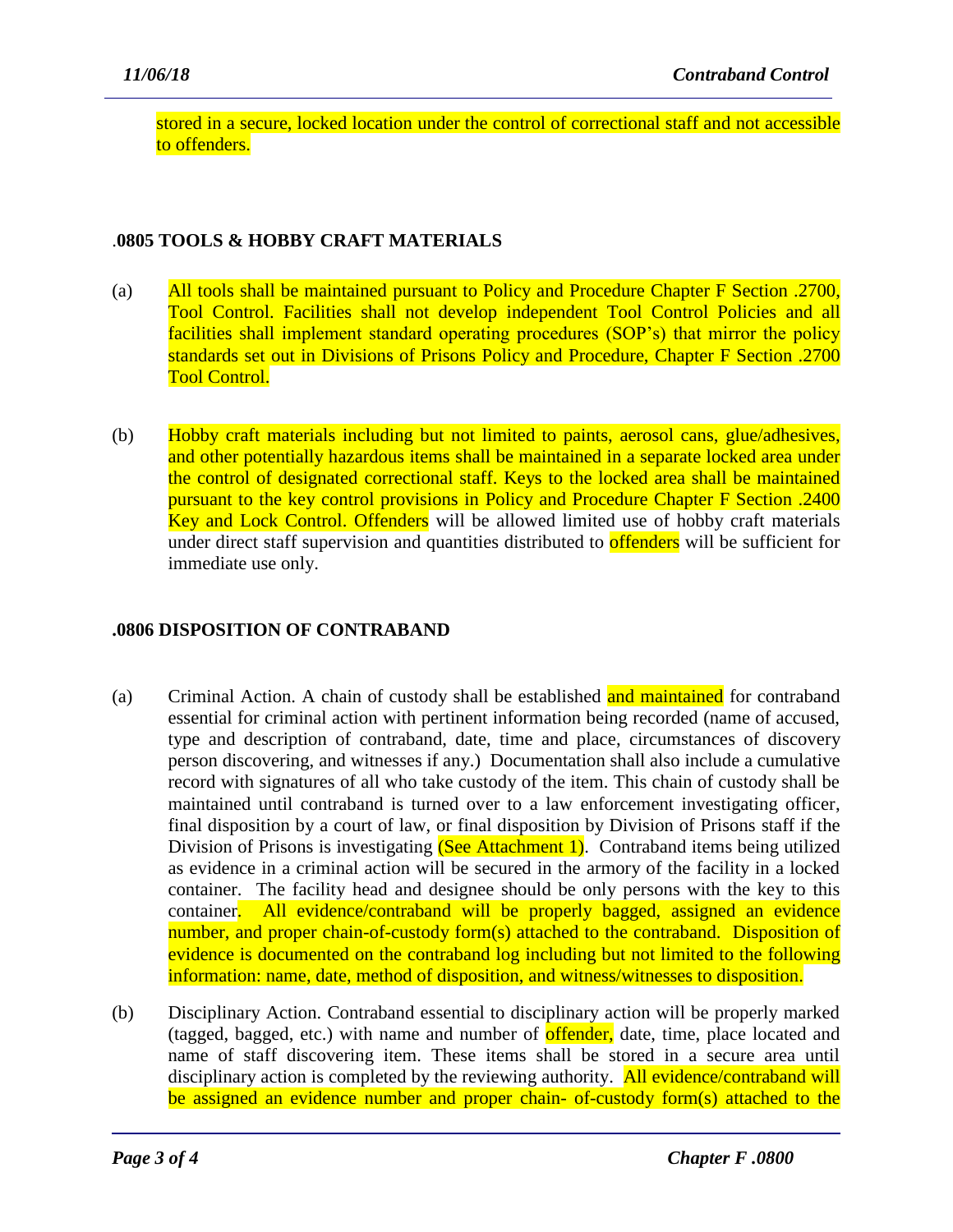#### contraband.

- (c) Unless retained for disciplinary action, training or other legal purpose, contraband item(s) will be disposed of within a 90-day timeframe after final disposition. Contraband will be documented on a bi-monthly report and disposed of pursuant to Prisons Policy & Procedure Chapter F .0500 Offender Personal Property, Section .0504 Disposition of Unauthorized Items. The reporting process should be cumulative and consistent with the search procedure. Items of contraband which are to be destroyed will be burned, broken, or otherwise rendered useless. Destruction of contraband will be documented in a memorandum to the Facility Head with information to include but not limited to the means of disposal/destruction, time/date, and at least one witness.
- (d) During an emergency response operation, the Incident Commander will assume responsibility for the disposition of contraband to resolve the emergency and complete the post event review.
- (e) Pursuant to G. S. 105-13.09, Controlled Substance Excise Tax, a local prison facility should notify the SBI immediately when any of the following controlled substances are taken into custody by facility officials.

- i. More than 42.5 grams of marijuana.
- ii. Seven (7) or more grams of any controlled substance or counterfeit controlled substance that is sold by weight.
- iii. Ten (10) or more dosage units of any other controlled substance or counterfeit controlled substance that is not sold by weight.
- iv. The SBI will assume responsibility for the contraband according to the requirement of the law. Appropriate documentation should be secured from the receiving SBI agent for future disciplinary or legal actions the prison facility may pursue.

K. & fanta

**11/06/2018**

\_\_\_\_\_\_\_\_\_\_\_\_\_\_\_\_\_\_\_\_\_\_\_\_\_ \_\_\_\_\_\_\_\_\_\_\_\_\_\_\_\_\_\_\_\_\_\_ Director of Prisons Date **Director** of Prisons Date **D** 

f.0800\_11\_06\_18.doc